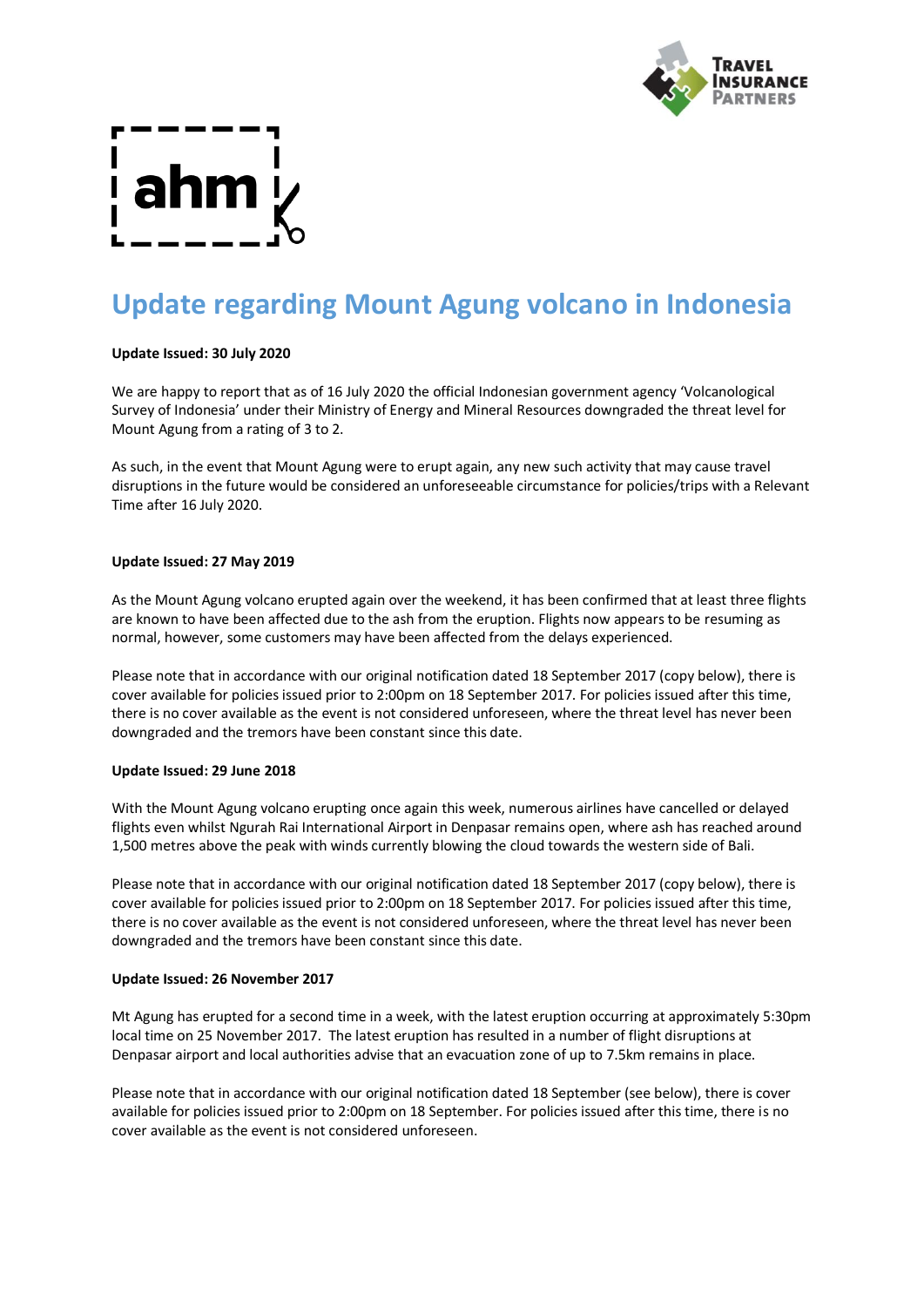

# **Original Release: 18 September 2017**

This advice applies to customers who are concerned by the raised alert for Mount Agung volcano following an increase in volcanic earthquakes.

This information is current at 2pm 18<sup>th</sup> September 2017 and we recommend you regularly check for updates through news agencies and your travel provider.

# **Background**

The National Disaster Mitigation Agency said that the alert has been raised from normal to vigilance. It warned against panic, saying there would be further increases in volcanic activity and changes to the alert level before an eruption. As of today no flights have been reported cancelled or diverted. However in the future the airlines may cancel or divert flights into and out of Denpasar

# **For all policies issued before 2pm 18th September 2017**

If you have been affected by this event there may be provision for you to claim for benefits provided by your travel insurance policy. Claims will be assessed in accordance with your Product Disclosure Statement and may vary depending on the type of policy you purchased.

# **If you have already departed**

- If your transport is directly affected because of the Mt Agung volcanic activity there is cover (up to the nominated policy sub limits) for reasonable Additional transport and accommodation expenses.
- There is no cover if your existing travel plans are not directly affected by volcanic activity.
- There is no cover available for any portions of your Journey that have been utilised.

### **If you have not yet departed**

- If your pre-booked travel arrangements are cancelled, delayed or rescheduled as a result of the Mt Agung volcanic ash cloud you may be able to claim for cancellation or amendment of your journey. Please note that the costs to rearrange Your trip must not exceed the costs you would have incurred had you cancelled Your trip outright.
- You must take all reasonable steps to mitigate your out of pocket expenses and we encourage you to speak with your travel agent or transport provider as soon as possible to minimise your out of pocket expenses.

### **For all policies issued after 2pm 18th September 2017**

• There is no cover for claims arising as a result of Mount Agung, Indonesia as this is no longer deemed an unforeseen event.